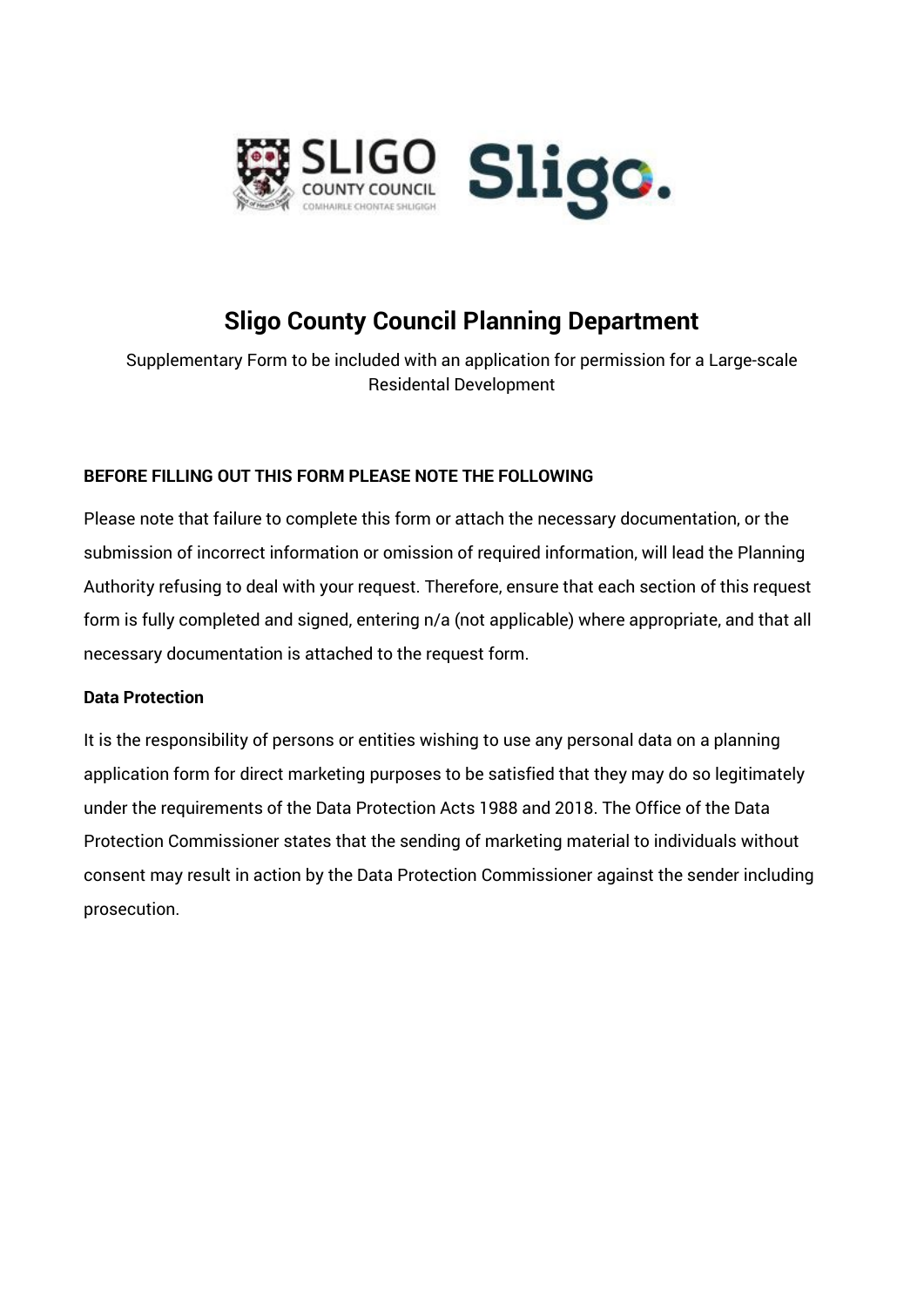#### **1. Prospective Applicant:**

| Name of Prospective Applicant: |  |
|--------------------------------|--|
|                                |  |

### **2. Contact details of person Authorised to operate on behalf of the prospective applicant (Applicant or Agent):**

| Name:                          |  |
|--------------------------------|--|
| <b>Correspondence Address:</b> |  |
| Telephone:                     |  |
| Email:                         |  |

### **3. Declaration**

I hereby declare that, to the best of my knowledge and belief, the information given in this form is correct and accurate and fully compliant with the Planning and Development Act 2000, as amended, and the Regulations made thereunder.

**Signature of person authorised to operate on behalf of the Prospective Applicant:**

**Date:** 

## **4. Address of the proposed Large-scale Residential Development:**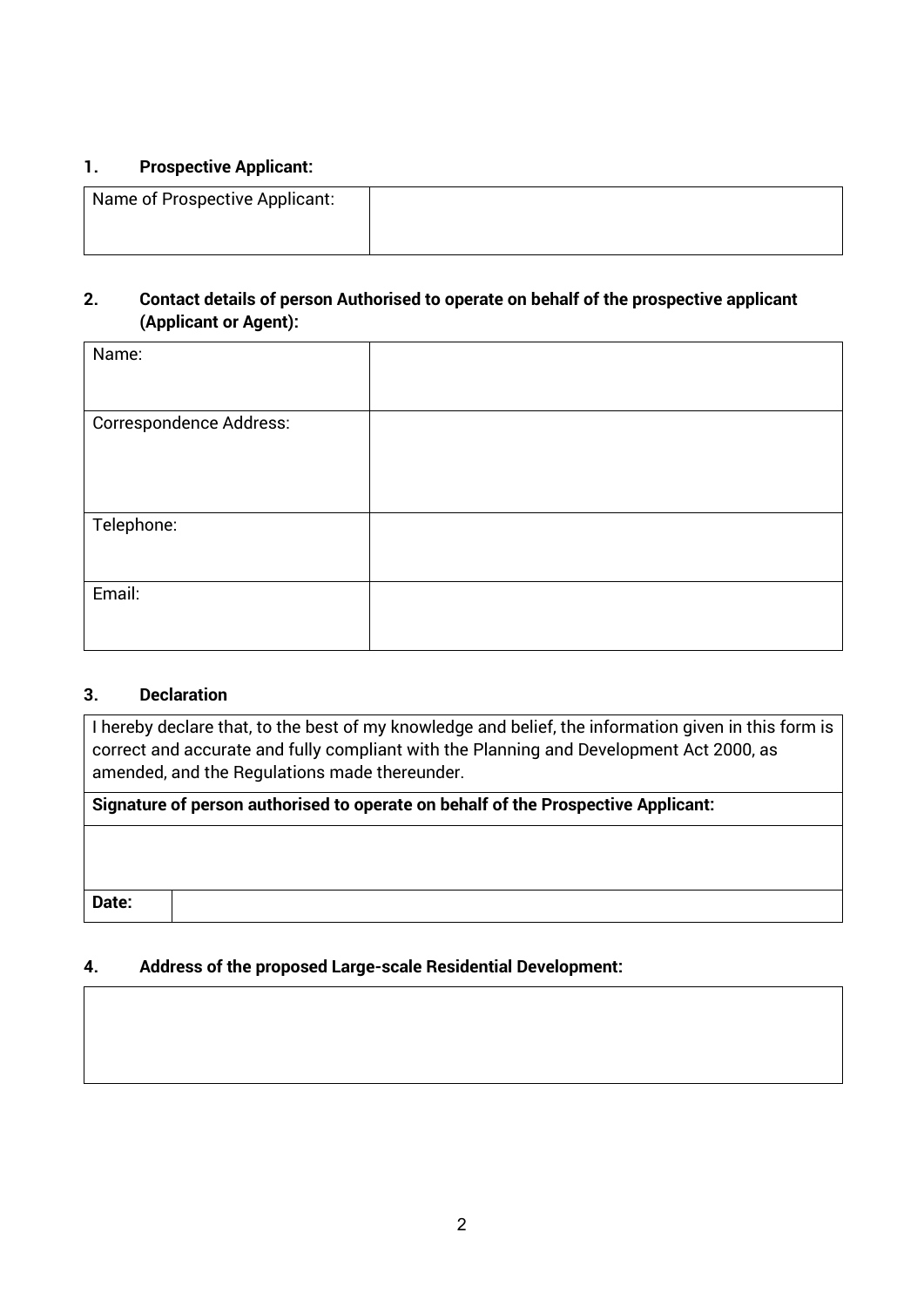# **5. Zoning**

| Site zoning in current Development Plan or<br>Local Area Plan for the area: |  |
|-----------------------------------------------------------------------------|--|
| Existing use (s) of the site and proposed use<br>$\vert$ (s) of the site:   |  |

# **6. Supporting Documents**

|                                                                                                                                                                                                                                                                                                                                                                                                               | <b>Enclosed</b> |           |     |
|---------------------------------------------------------------------------------------------------------------------------------------------------------------------------------------------------------------------------------------------------------------------------------------------------------------------------------------------------------------------------------------------------------------|-----------------|-----------|-----|
|                                                                                                                                                                                                                                                                                                                                                                                                               | <b>Yes</b>      | <b>No</b> | N/A |
| Site location map sufficient to identify the land, at<br>appropriate scale.                                                                                                                                                                                                                                                                                                                                   |                 |           |     |
| Layout plan of the proposed development, at appropriate<br>scale.                                                                                                                                                                                                                                                                                                                                             |                 |           |     |
| Statement of consistency with the Development Plan                                                                                                                                                                                                                                                                                                                                                            |                 |           |     |
| Where the planning authority notified the applicant of its<br>opinion that the documents enclosed with the request for<br>LRD meeting required further consideration and<br>amendment in order to constitute a reasonable basis for an<br>application for permission, a statement of response to the<br>issues set out in the LRD Opinion.                                                                    |                 |           |     |
| Where the planning authority notified the applicant that<br>specified additional information should be submitted with<br>any application for permission, a statement setting out that<br>such information accompanies the application.                                                                                                                                                                        |                 |           |     |
| <b>Design</b>                                                                                                                                                                                                                                                                                                                                                                                                 |                 |           |     |
| A design statement that addresses the site's location and<br>context and the proposed design strategy.                                                                                                                                                                                                                                                                                                        |                 |           |     |
| A schedule of accommodation that details the number and<br>type of housing units proposed, the individual unit floor<br>areas, bedrooms and bed spaces, private amenity space<br>associated with each unit, the storage space associated<br>with each unit, the principal dimensions and in the case of<br>apartments the aggregate floor area of each room and<br>whether the unit is dual or single aspect. |                 |           |     |
| <b>Water Services</b>                                                                                                                                                                                                                                                                                                                                                                                         |                 |           |     |
| Where the proposed development has the potential to<br>impact on a public water supply source, irrespective of                                                                                                                                                                                                                                                                                                |                 |           |     |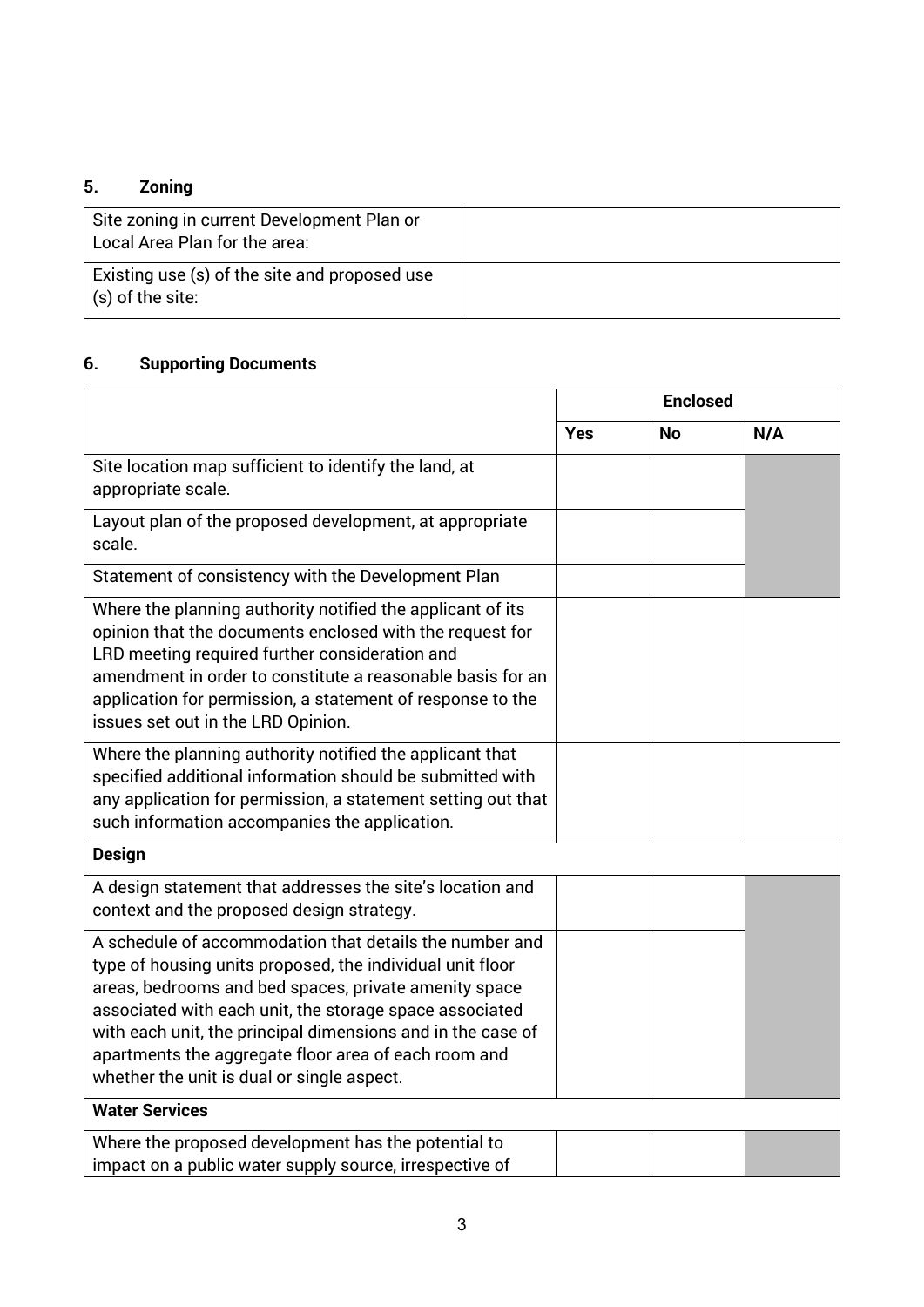|                                                                                                                                                                                                                                     | <b>Enclosed</b> |           |     |
|-------------------------------------------------------------------------------------------------------------------------------------------------------------------------------------------------------------------------------------|-----------------|-----------|-----|
|                                                                                                                                                                                                                                     | <b>Yes</b>      | <b>No</b> | N/A |
| whether or not a connection to a water/wastewater<br>network is required, this application must be accompanied<br>by evidence of engagement with Irish Water and its<br>outcome.                                                    |                 |           |     |
| A current/valid Confirmation of Feasibility Statement from<br>Irish Water in relation to the proposed development<br>confirming that there is or will be sufficient water network<br>treatment capacity to service the development. |                 |           |     |
| A Statement of Compliance with Irish Water's Standard<br>Details and Codes of Practice for water and/or wastewater<br>infrastructure proposals (designs, layouts, etc.).                                                            |                 |           |     |
| An indication of timelines and phasing for water demand or<br>wastewater collection requirements, or both, as<br>appropriate.                                                                                                       |                 |           |     |
| Where the proposed development will impact on assets of<br>Irish Water, details of proposals for protection or diversion<br>of such assets.                                                                                         |                 |           |     |
| <b>Traffic and Transport</b>                                                                                                                                                                                                        |                 |           |     |
| Is a Traffic / Transportation Impact Assessment included<br>with the application, having regard to the relevant<br>Development Plan / Local Area Plan requirements and the<br>Traffic and Transport assessment Guidelines (TII)?    |                 |           |     |
| Is a Travel Plan included with the application, having regard<br>to the relevant Development Plan / Local Area Plan<br>requirements?                                                                                                |                 |           |     |
| <b>Taking in Charge</b>                                                                                                                                                                                                             |                 |           |     |
| Is it intended that any part of the proposed development<br>will be taken in charge by the planning authority? If the<br>answer is "Yes", please attach site plan clearly showing<br>area(s) intended for taking in charge.         |                 |           |     |
| <b>Maps, Plans and Drawings</b>                                                                                                                                                                                                     |                 |           |     |
| List in a schedule accompanying this application all maps,<br>plans and drawings enclosed with the application, stating<br>title, scale and number.                                                                                 |                 |           |     |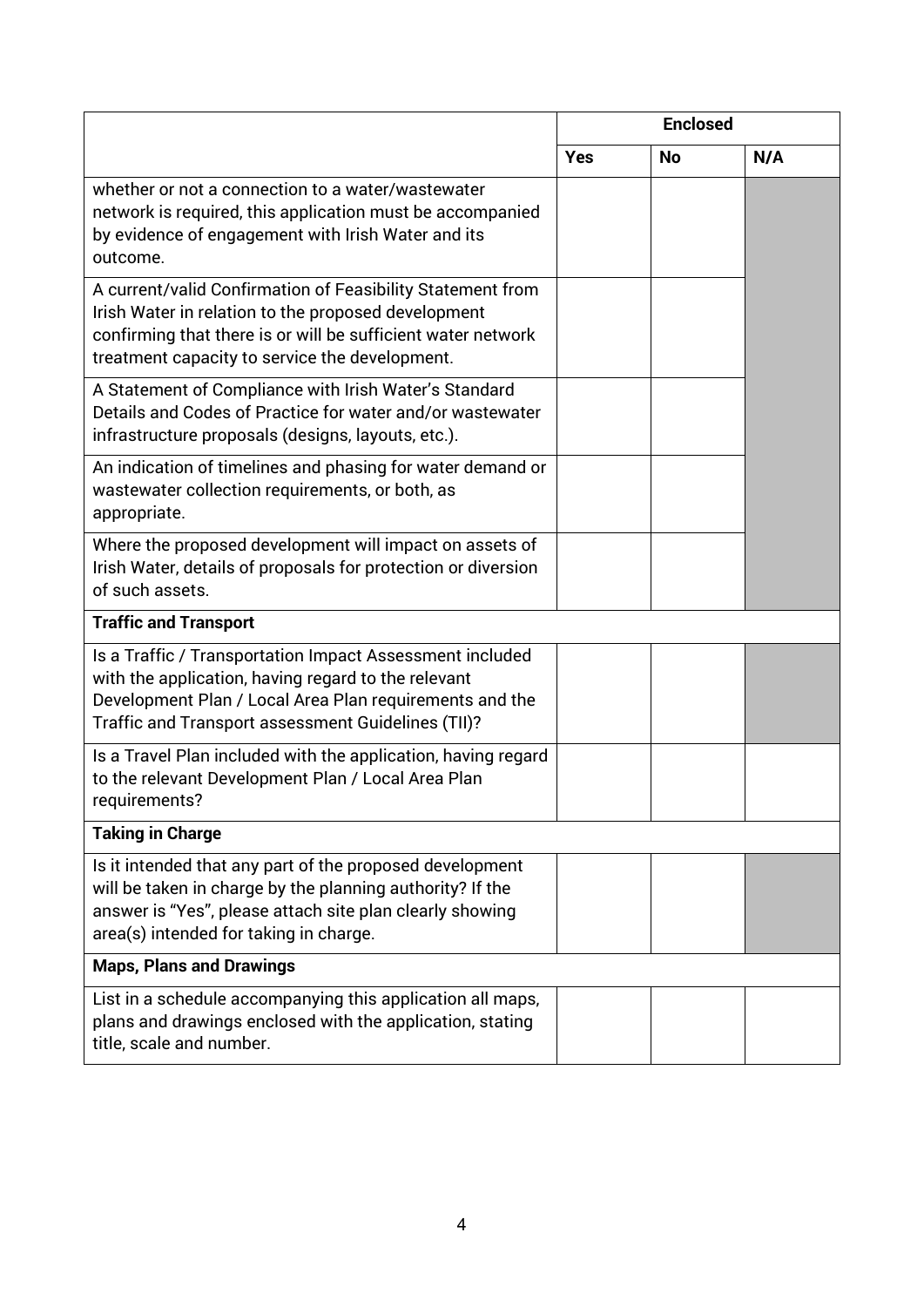# **7. Large-scale Residential Development Details:**

**Note:** If the answer to any of the below statements is "Yes", please submit a brief statement in support of your application.

| Please tick appropriate box                                                                                                                                                                                                                          | <b>Yes</b> | <b>No</b> |
|------------------------------------------------------------------------------------------------------------------------------------------------------------------------------------------------------------------------------------------------------|------------|-----------|
| (a) Are details of housing density, plot ratio, site coverage, building<br>heights, proposed layout and aspect enclosed with the application?                                                                                                        |            |           |
| (b) Are details of public and private open space provision, landscaping,<br>play facilities, pedestrian permeability, vehicular access and parking<br>provision, where relevant, enclosed with the application?                                      |            |           |
| (c) Are details of any proposals to address or, where relevant, integrate<br>the proposed development with surrounding land uses enclosed with<br>the application?                                                                                   |            |           |
| (d) Are details of any proposals to provide for services infrastructure<br>other than water, such as cabling (including broadband provision) and<br>any phasing proposals enclosed with the application?                                             |            |           |
| (e) Does the proposed development involve the demolition of a<br>Protected Structure(s), in whole or in part? If "Yes", an explanation as<br>to the need for the demolition of a Protected Structure(s) should be<br>enclosed with this application. |            |           |
| (f) Do any statutory notices (e.g. Fire Safety, Enforcement, Dangerous<br>Buildings, Derelict Sites, Building Control, etc.) apply to the site and/or<br>any building thereon? If "Yes", enclose details with this application.                      |            |           |
| (g) Is information specified by the planning authority as necessary for<br>inclusion in any application for permission for the proposed LRD, so<br>included?                                                                                         |            |           |
| If "Yes", give details of the specified information accompanying this<br>application.                                                                                                                                                                |            |           |

### **8. Breakdown of proposed residential content:**

| <b>Houses</b>    |                     |                                     |  |
|------------------|---------------------|-------------------------------------|--|
| <b>Unit Type</b> | <b>No. of Units</b> | Gross floor space in m <sup>2</sup> |  |
| 1 bed            |                     |                                     |  |
| 2 bed            |                     |                                     |  |
| 3 bed            |                     |                                     |  |
| 4 bed            |                     |                                     |  |
| $4+$ bed         |                     |                                     |  |
| <b>Total</b>     |                     |                                     |  |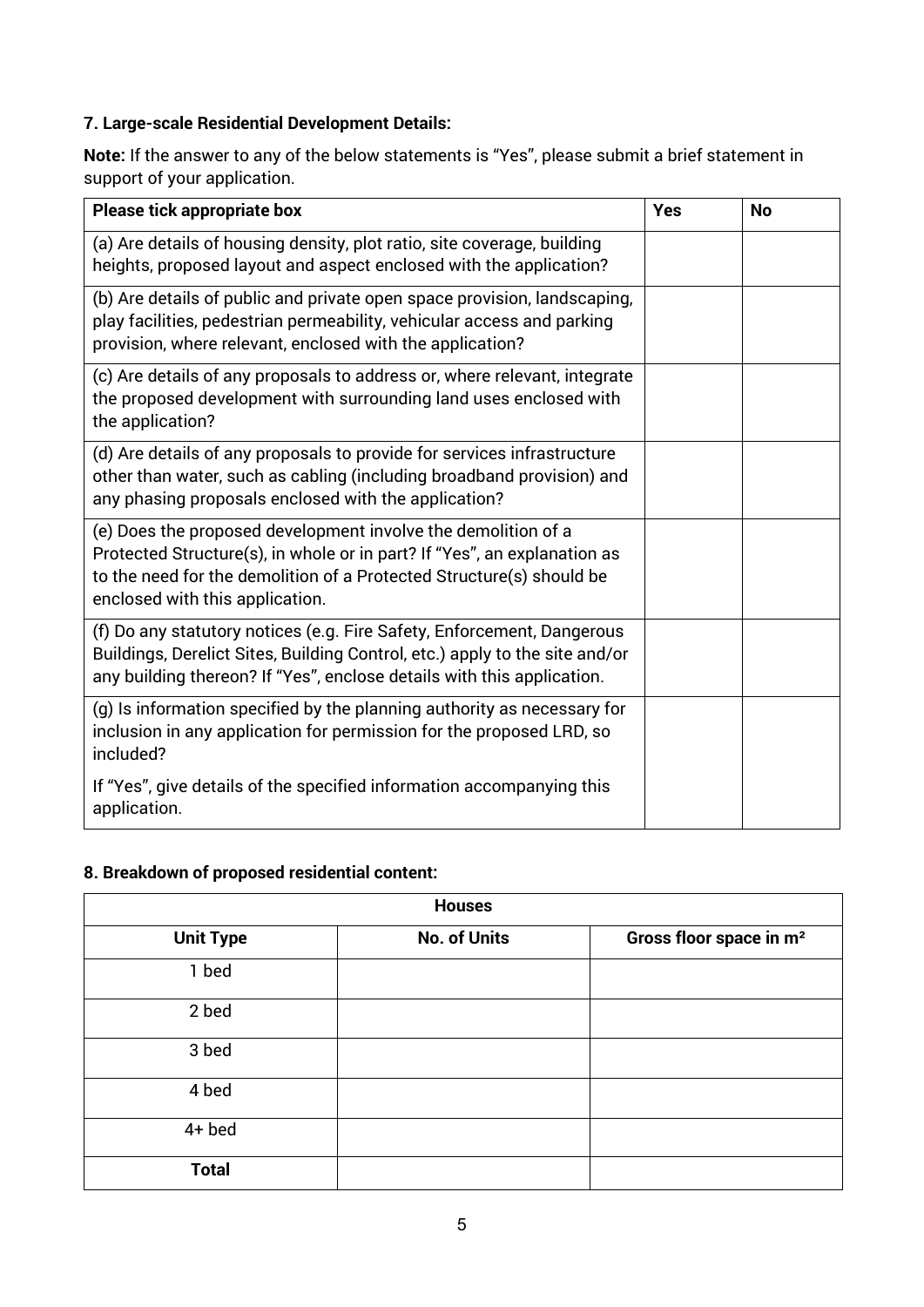| <b>Apartments</b> |                     |                                     |  |
|-------------------|---------------------|-------------------------------------|--|
| <b>Unit Type</b>  | <b>No. of Units</b> | Gross floor space in m <sup>2</sup> |  |
| Studio            |                     |                                     |  |
| 1 bed             |                     |                                     |  |
| 2 bed             |                     |                                     |  |
| 3 bed             |                     |                                     |  |
| 4 bed             |                     |                                     |  |
| $4+$ bed          |                     |                                     |  |
| <b>Total</b>      |                     |                                     |  |

| <b>Student Accommodation</b> |                     |                                     |  |
|------------------------------|---------------------|-------------------------------------|--|
| <b>Unit Type</b>             | <b>No. of Units</b> | Gross floor space in m <sup>2</sup> |  |
| Studio                       |                     |                                     |  |
| 1 bed                        |                     |                                     |  |
| 2 bed                        |                     |                                     |  |
| 3 bed                        |                     |                                     |  |
| 4 bed                        |                     |                                     |  |
| $4+$ bed                     |                     |                                     |  |
| <b>Total</b>                 |                     |                                     |  |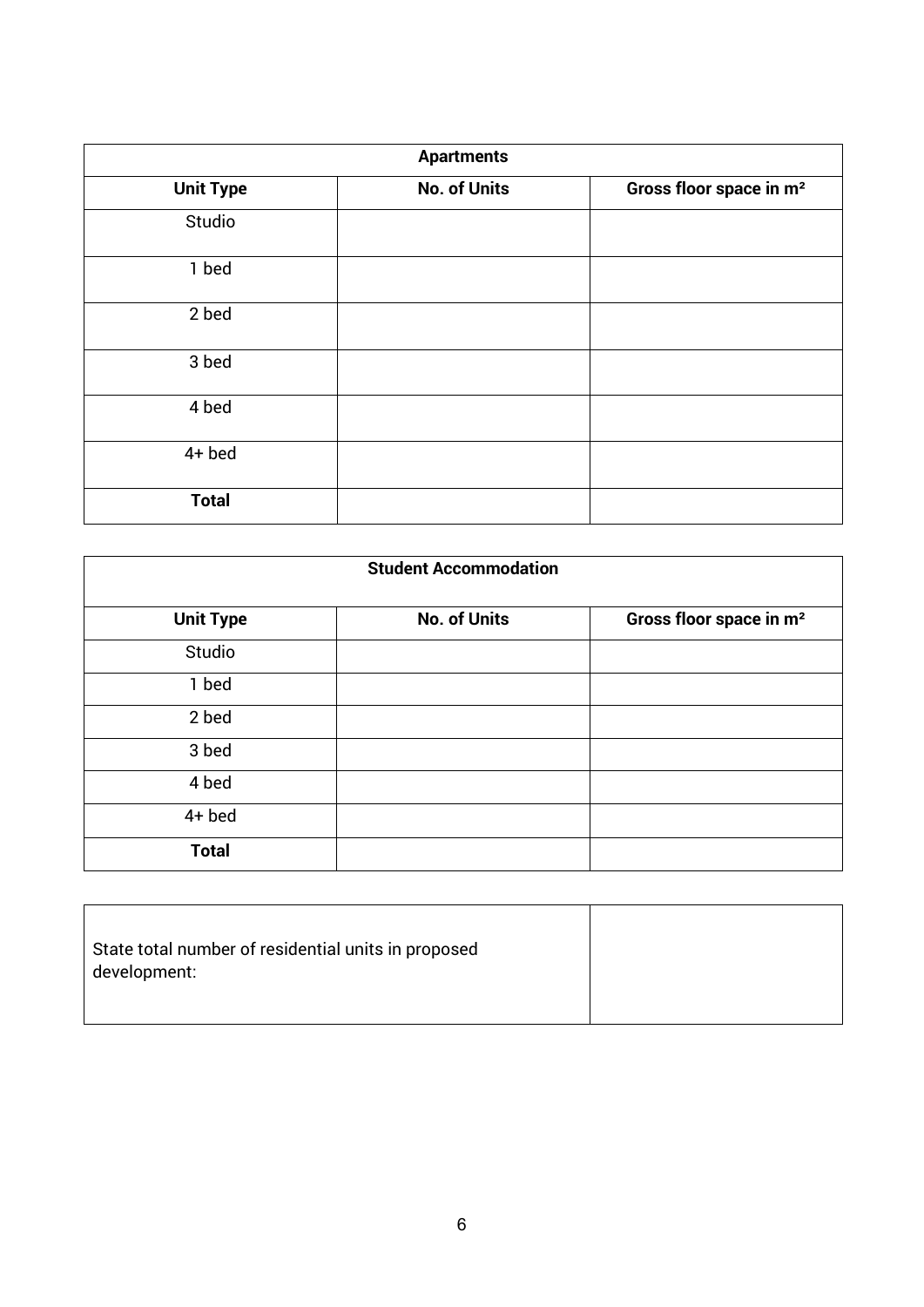# **9. Proposed Ancillary and Other Uses in the Development**

| <b>LRD Floor Space</b>                                                                                                                                                                                                                                                                              | Gross Floor Space in m <sup>2</sup> |
|-----------------------------------------------------------------------------------------------------------------------------------------------------------------------------------------------------------------------------------------------------------------------------------------------------|-------------------------------------|
| (a) State the cumulative gross floor space of residential<br>accommodation, in m <sup>2</sup> :                                                                                                                                                                                                     |                                     |
| (b) State the cumulative gross floor space of the development<br>proposed which is disregarded on foot of the LRD floor space<br>definition in section 2 of the Act and provide the details of the<br>different classes of disregarded floor space below:                                           |                                     |
| (i) e.g Parking                                                                                                                                                                                                                                                                                     |                                     |
| (ii) e.g. Childcare                                                                                                                                                                                                                                                                                 |                                     |
| (iii)                                                                                                                                                                                                                                                                                               |                                     |
| (c) State the cumulative gross floor space of the non-residential<br>development proposed in m <sup>2</sup> including any ancillary non-<br>residential development (excluding disregarded floor space for<br>the purposes of (b) above) and provide the details of the<br>different classes below: |                                     |
| <b>Class of Development</b>                                                                                                                                                                                                                                                                         | Gross Floor Space in m <sup>2</sup> |
| (i)                                                                                                                                                                                                                                                                                                 |                                     |
| (ii)                                                                                                                                                                                                                                                                                                |                                     |
| (iii)                                                                                                                                                                                                                                                                                               |                                     |
| (d) State the total LRD Floor space as per the definition in<br>section 2 of the Act $((a)$ plus $(c))$                                                                                                                                                                                             |                                     |
|                                                                                                                                                                                                                                                                                                     | Percentage                          |
| (e) Express (a) as a percentage of (d):                                                                                                                                                                                                                                                             |                                     |
| (f) Express (c) as a percentage of $(d)$ :                                                                                                                                                                                                                                                          |                                     |
| $(e)$ plus $(f)$                                                                                                                                                                                                                                                                                    | 100%                                |